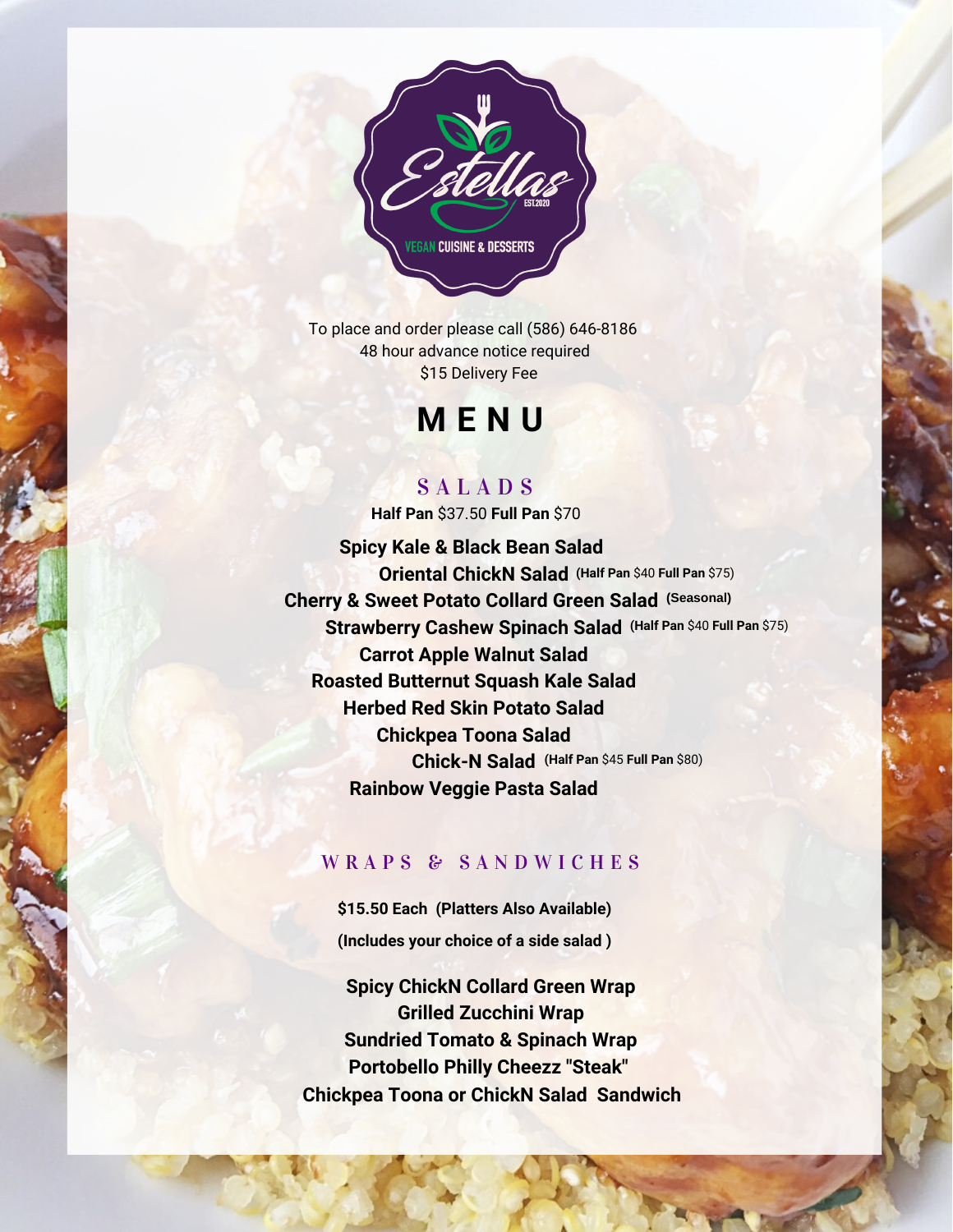# S O U P / C H I L I

**Very Veggie** Call for Pricing

Plant protein packed- kale, carrots, quinoa, chick peas, and other da-licious veggies

#### **Traditional Chili**

**ChickN Chili**

#### MAIN DISHES

**Spaghetti "Meat" Loaf Quinoa Burgers** Half Pan \$45 Full Pan \$70 (8) 45

**Stuffed Portobello Mushrooms** \$46 (8) \$45

**Raw Zucchini Spirals w/ Walnut Meat** \$45 Half Pan \$85 Full

**Teriyaki Cauliflower Rice Bowl** \$45 Half Pan Full Pan \$80

**Chick-N & Broccoli Alfredo** Half Pan \$45 Full Pan \$85

> **Stuffed Peppers** (8) \$48

**Cauliflower Fried "Rice"** Half Pan \$45 Full Pan \$80

**Jackfruit Croquetts** (8) \$48

**Traditional or Mexican Lasagna** \$45 Half Pan \$80 Full Pan **Fried Cauliflower or Oyster Mushrooms** \$45 Half Pan \$85 Full Pan

> **Meatballs** Half Pan \$55 Full Pan \$95

S I D E S **\$37.50 Half Pan \$70 Full Pan**

**Collard Greens**

**Green Beans**

**Baked Beans**

**Cabbage**